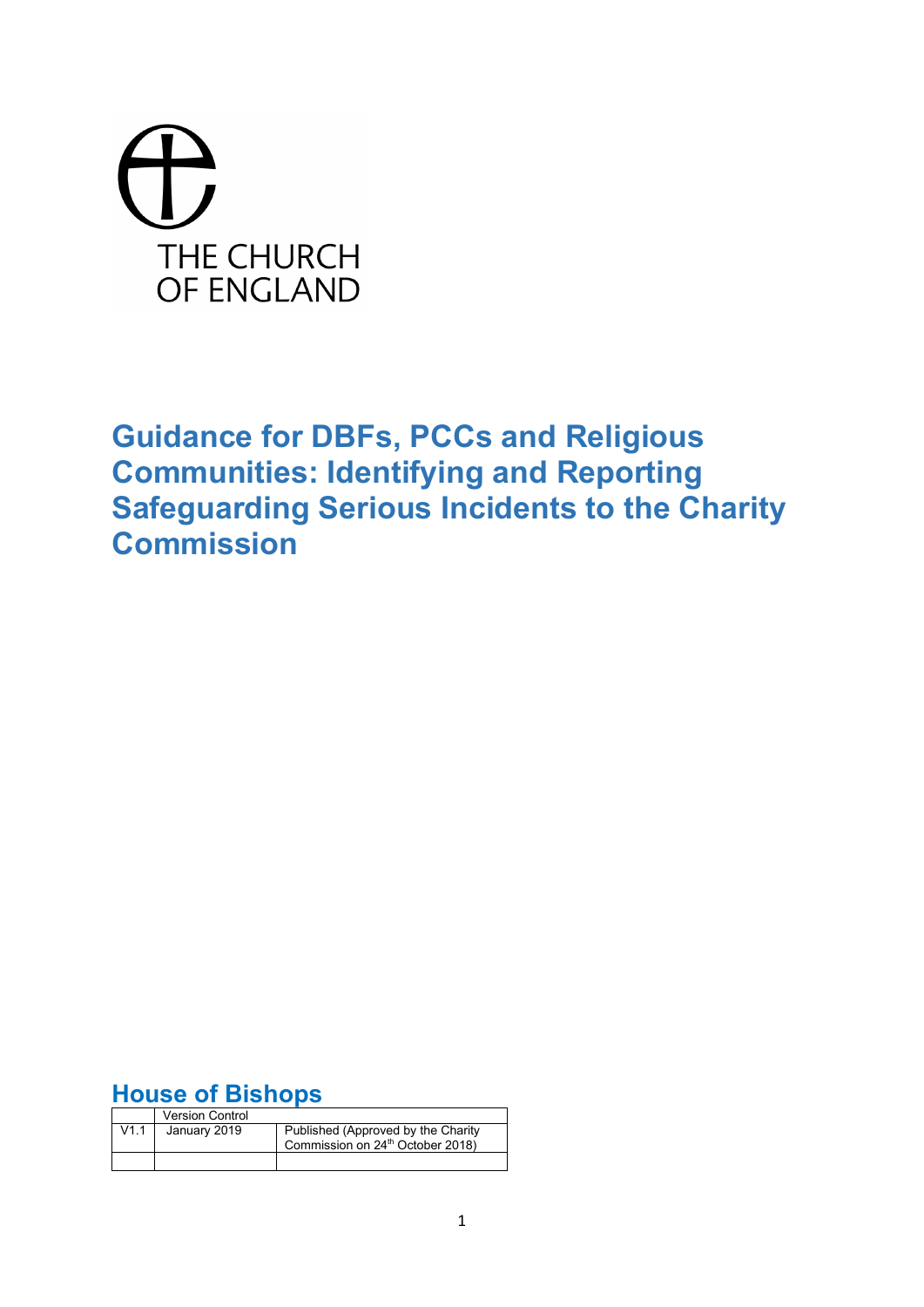# **Introduction**

All PCCs, DBFs and most Religious Communities<sup>[1](#page-1-0)</sup> are charities. The Charity Commission's guidance[2](#page-1-1) emphasises the duty of care that charity trustees have towards their beneficiaries and others connected with their charity's activities and the importance of all charities adopting and implementing appropriate policies on safeguarding.

The directors of a DBF and the members of a PCC are charity trustees and so are held responsible for compliance with the law and the Charity Commission's guidance in relation to their charity. One of the responsibilities of charity trustees is to report any "**Serious Incidents**" occurring within their charity to the Charity Commission.

A Serious Incident is an adverse event, whether actual or alleged, which results in or risks **significant** harm to the charity's beneficiaries, employees, office holders, volunteers or to others who come into contact with the charity through its work, loss of the charity's money or assets, damage to the charity's property or harm to the charity's work or reputation. What is considered to be "significant" is a matter for the trustees to determine, as it will depend on the context of the charity, taking into account its operations, staff, finances and reputation.

This guidance explains how to identify when a **safeguarding Serious Incident** occurs and sets out the procedure you should follow to report it to the Charity Commission. For detailed guidance on how to prepare and submit a safeguarding Serious Incident Report, including template forms, please see the guidance [here.](https://www.parishresources.org.uk/wp-content/uploads/SIR-Safeguarding-Practical-Guidance-FINAL-1-Jan-2019.pdf)

For guidance on how to report Serious Incidents that do not relate to safeguarding, such as financial crime, significant financial loss and data protection breaches, please see the relevant guidance for PCCs [here](https://www.parishresources.org.uk/wp-content/uploads/SIR-Guidance-PCCs-Non-Safeguarding-FINAL-1-Jan-2018.pdf) and for DBFs and Religious Communities [here.](https://www.parishresources.org.uk/wp-content/uploads/SIR-Guidance-DBFs-RCs-Non-Safeguarding-FINAL-1-Jan-2018.pdf)

It is important to remember that the requirement to report a Serious Incident to the Charity Commission is in addition to any requirement to notify the police, local authority, statutory agency or other relevant authority.

This guidance is effective from 1 January 2019.

## 1. What is a safeguarding "Serious Incident"?

A safeguarding Serious Incident occurs where there are allegations or incidents of abuse or mistreatment of beneficiaries, employees, volunteers, office holders or others who come into contact with the charity through its work. A Serious Incident report should be made to the Charity Commission in any of the following circumstances:

- beneficiaries have been, or are alleged to have been, abused or mistreated while under the care of the charity, or by someone connected with the charity, for example a trustee of the PCC or DBF, a member of the clergy, Church Officer, an employee or a volunteer;
- a person who comes into contact with the charity through its work (including an Church Officer, employee or volunteer) has been abused or mistreated (alleged or actual) and the abuse or mistreatment is connected with the activities of the charity (for example it occurred during a religious service, a home visit by clergy or a pastoral visitor or an activity or event run by the PCC or DBF);
- there has been a breach of the House of Bishops' guidance or other safeguarding procedures or policies at the charity which has put beneficiaries and other persons

<span id="page-1-1"></span><span id="page-1-0"></span> $\overline{1}$ <sup>1</sup>A very small number of Religious Communities are "closed" and are not charities as they do not provide sufficient public benefit. Religious Communities that are not charities do not need to report Serious Incidents to the Charity Commission. <sup>2</sup> Charity Commission Guidance for charity trustees about Serious Incidents: [how to spot](https://www.gov.uk/guidance/how-to-report-a-serious-incident-in-your-charity) them and how to report how to spot [them and how to report](https://www.gov.uk/guidance/how-to-report-a-serious-incident-in-your-charity) (17 October 2018[\) https://www.gov.uk/guidance/how-to-report-a-serious-incident-in-your-charity](https://www.gov.uk/guidance/how-to-report-a-serious-incident-in-your-charity)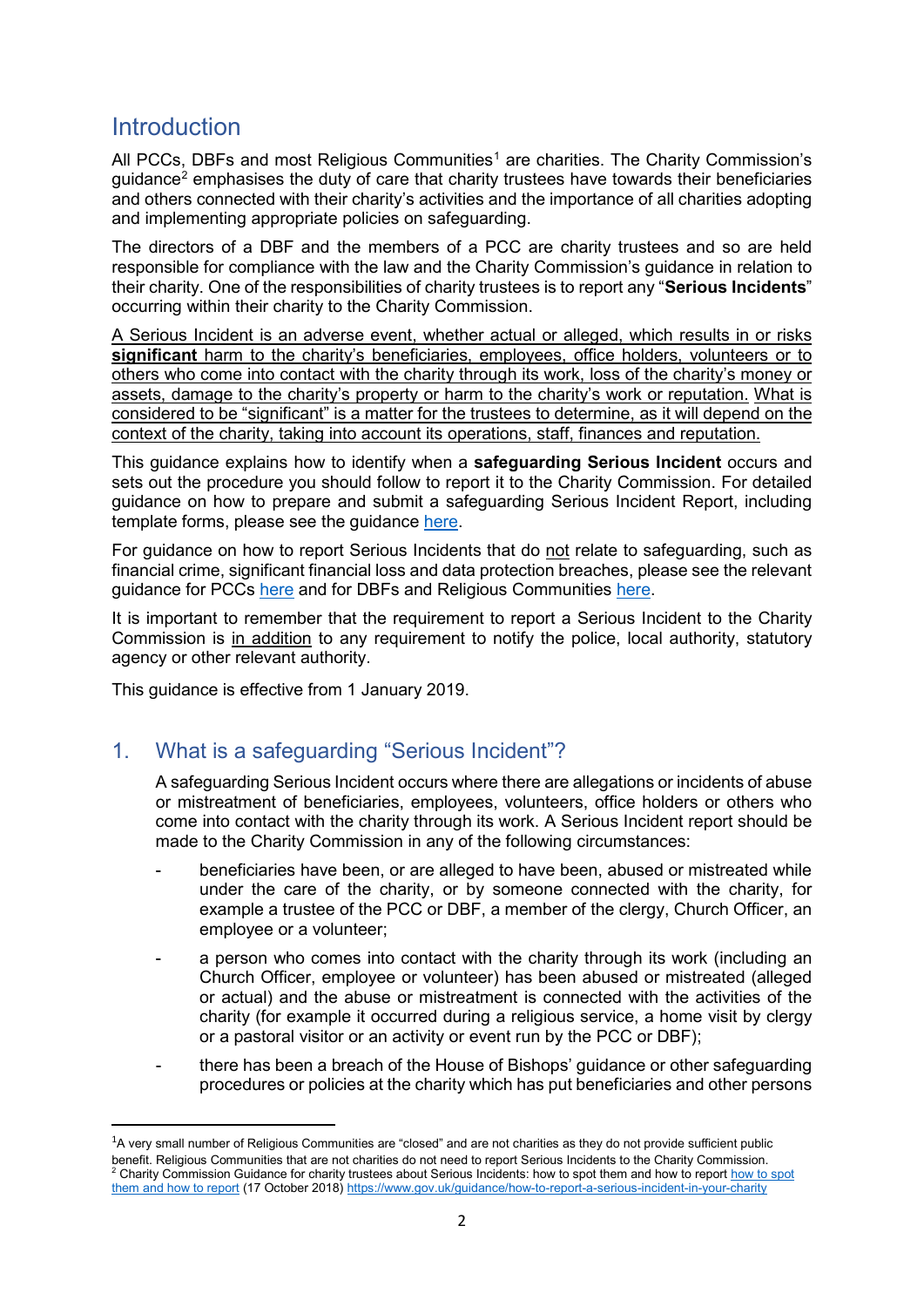who come into contact with the charity through its work at significant risk of harm, including a failure to report safeguarding concerns to statutory agencies or to carry out relevant vetting checks which would have identified that a person is disqualified in law, under safeguarding legislation, from working with children, young people or adults; or

alleged or actual incidents in the workplace which have resulted in or risk significant harm to trustees, employees, office holders or volunteers and are considered to be "serious" in the context of the charity. An incident should always be reported where the level of harm to the victims and/or the likely damage to the reputation of or public trust in the charity is particularly high. For example: allegations of serious sexual abuse of and by a staff member, office holder or volunteer; abuse by a senior member of staff or office holder or if a widespread of culture of bullying, abuse or sexual harassment is uncovered.

Any incident which is connected with the activities of the charity and involves actual or alleged criminal activity should always be reported to the police and/or the local authority, as well as to the Charity Commission as a Serious Incident. You should not wait until someone has been arrested, charged or convicted, before reporting an incident.

# 2. Why do Serious Incidents need to be reported to the Charity Commission?

The Charity Commission has a limited and very specific regulatory role and will not investigate whether a criminal offence has occurred (that being the role of the police). However, the Charity Commission will scrutinise the conduct of the charity's trustees and the steps they have taken in order to protect the charity, its beneficiaries and those connected with the charity's activities, now and in the future. This includes making sure that the charity's trustees have proper procedures and systems in place to handle allegations, are dealing with them responsibly and are reporting incidents where appropriate to the police, social services and other relevant agencies. The Charity Commission considers safeguarding to be a governance priority for all charities and so it will also want to be satisfied that the charity's trustees are managing the risks of such incidents occurring again, so far as is practicable, by making any necessary changes to existing procedures and practice as a result of a Serious Incident. If the charity's trustees do not manage safeguarding risks sufficiently, the Charity Commission may consider there to be misconduct and mismanagement by the trustees.

When a Serious Incident is reported to it, the Charity Commission considers whether it is appropriate to provide the reporting charity with regulatory advice or guidance. In the most serious cases, the Charity Commission may need to exercise its statutory powers. In addition, the Charity Commission will consider whether it needs to take any steps to protect other charities, for example where the alleged perpetrator is also a trustee or office holder, or volunteers at or works, in another charity.

The person who submits a registered charity's Annual Return to the Charity Commission each year on behalf of the trustees is required to make a declaration that no Serious Incidents occurred in the charity during the previous financial year that should have been reported but were not. Therefore, unless all Serious Incidents have been duly reported, the charity will not be able to make the declaration required in order to submit its Annual Return, as it is an offence to provide false or misleading information to the Charity Commission.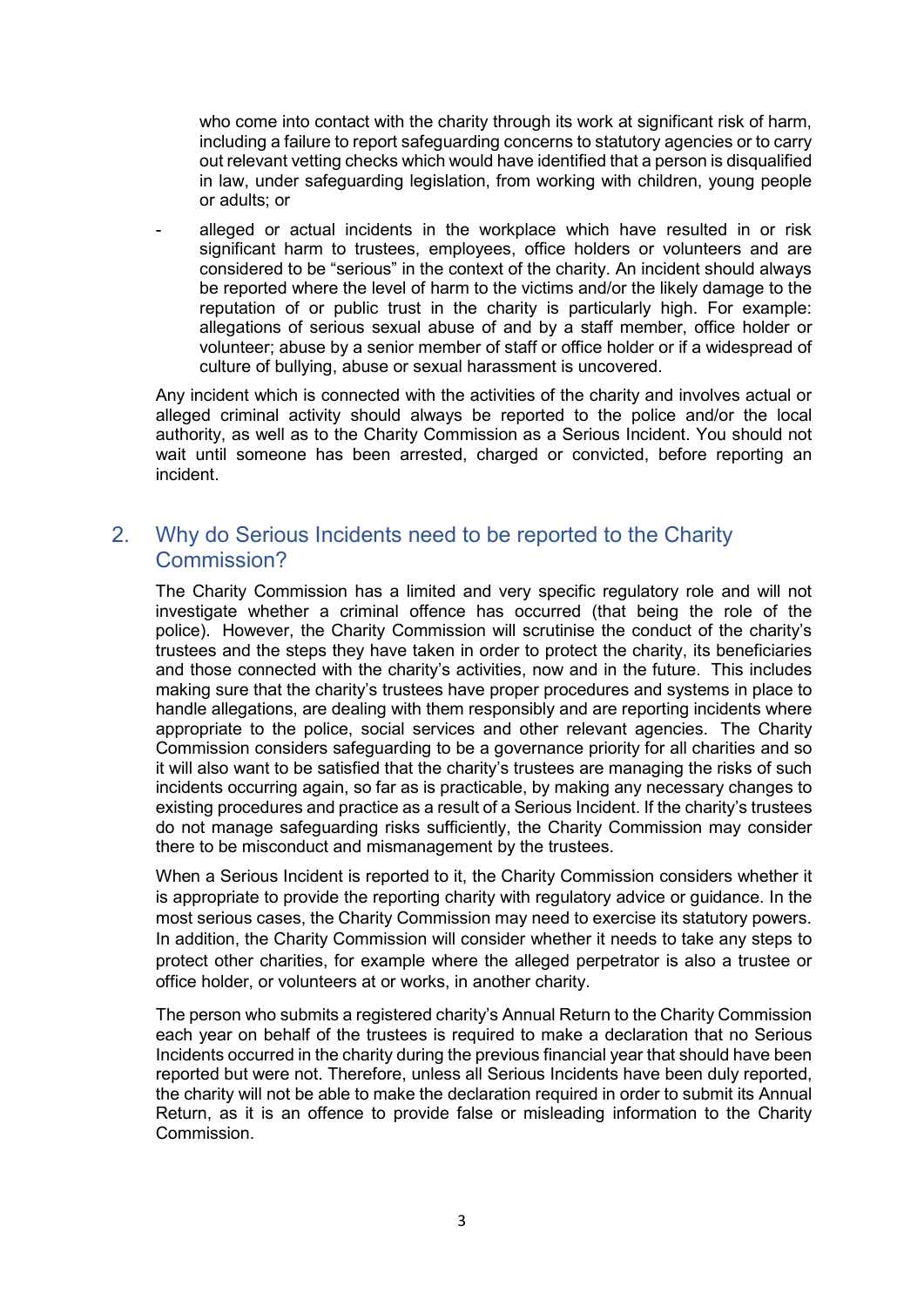# 3. Who should make the Serious Incident Report?

Although the responsibility for making a Serious Incident report in a timely manner rests with the charity's trustees, this responsibility can be delegated. It is important that this delegation sets out clearly what the parameters of the delegated responsibility are and includes a requirement for reports to be made to the trustees on any safeguarding Serious Incidents reported pursuant to the delegated powers. The trustees should ensure that they are informed about the most high-risk Serious Incidents being reported, as well as those where a decision was taken not to report as the incident was considered to be a borderline case.

It should be the responsibility of the Diocesan Safeguarding Adviser, in consultation with the Diocesan Secretary, to prepare the individual and bulk Serious Incident reports. The responsibility for submitting the Serious Incident reports to the Charity Commission rests with the Diocesan Secretary.

- The trustees of each DBF should delegate the responsibility for submitting safeguarding Serious Incident reports to the Charity Commission to the Diocesan Secretary.
- The trustees of each PCC should delegate the responsibility for submitting safeguarding Serious Incident reports to the Charity Commission to their Diocesan Secretary, who will need to confirm to the Charity Commission that they are submitting the Serious Incident report on behalf of the charity trustees of the PCC.

# 4. When should a Serious Incident be reported to the Charity Commission?

The Charity Commission expects Serious Incidents to be reported to it "promptly", i.e. as soon as is reasonably possible after it happens, or immediately after you become aware of it<sup>[3](#page-3-0)</sup>. In practice, a report should be made once sufficient information has been gathered for the report to be meaningful. However, there may be occasions where it is appropriate for a brief initial report to be made, with an indication that a follow-up report will be made once additional information has been obtained.

It is important to report Serious Incidents in a timely manner, as a failure to report a Serious Incident that subsequently comes to light may be considered by the Charity Commission to be mismanagement, or a serious governance failure. This could result in the Charity Commission taking regulatory action, particularly if further abuse has taken place following the initial Serious Incident that was not reported.

If a charity's trustees become aware that a Serious Incident has been identified in a charity which it funds, and the Serious Incident has been reported to the Charity Commission, the funder charity should NOT also report the Serious Incident to the Charity Commission UNLESS:

- the association between the funder charity and the funded charity in which the Serious Incident occurred would, in the minds of the public, risk causing significant reputational damage to the funder charity; and/or
- the Serious Incident has a significant impact on the staff, work or operations of the funder charity.

 $\overline{a}$ 

<span id="page-3-0"></span><sup>&</sup>lt;sup>3</sup> See also Section 7 on bulk reporting.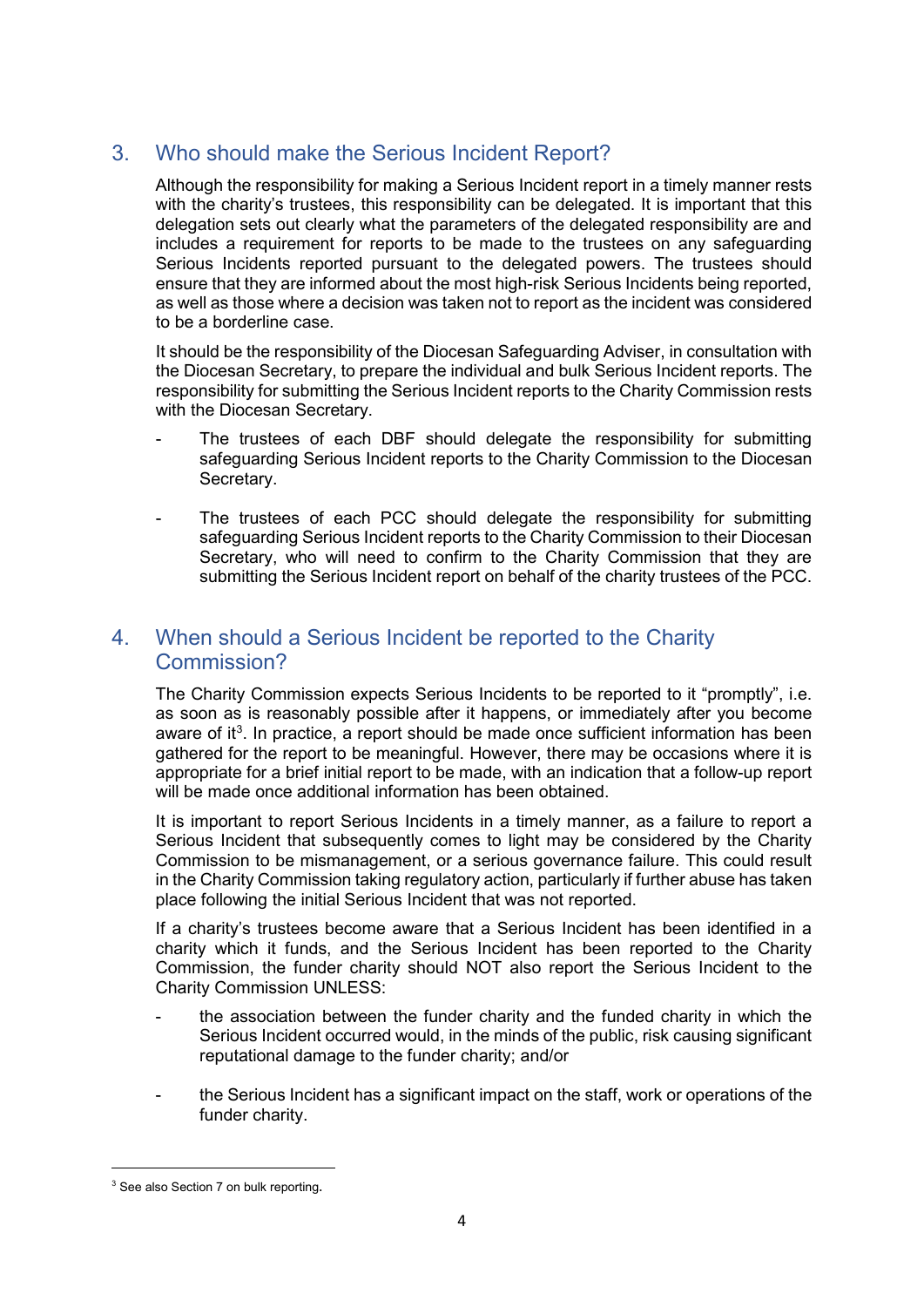It is anticipated that such "double reporting" would only be needed in exceptional circumstances.

#### 5. What should you do if a safeguarding Serious Incident is identified?

If a safeguarding Serious Incident is identified, immediate action is required in accordance the House of Bishops' Policy and Practice Guidance "*Responding to, Assessing and Managing Safeguarding Concerns or Allegations against Church Officers*", the Parish Handbook and all and any other policies and guidance in place from time to time:

- Prevent or minimise any further harm, loss or damage.
- In an emergency situation, where there is an immediate risk, report the Serious Incident to the police and then to the Diocesan Safeguarding Adviser, who will take over the management of the Serious Incident.
- In a non-emergency situation, report the Serious Incident to the Diocesan Safeguarding Adviser within 24 hours of becoming aware of a safeguarding concern or allegation. The Diocesan Safeguarding Adviser will respond to the concerns and report and liaise with the statutory agencies including the police as required and will take over the management of the Serious Incident.
- The Diocesan Safeguarding Adviser will then prepare the Serious Incident report for the Diocesan Secretary to submit to the Charity Commission at [rsi@charitycommission.gsi.gov.uk.](mailto:rsi@charitycommission.gsi.gov.uk)
- At the end of all investigations a Lessons Learnt Case Review should be undertaken to ascertain what happened and how it can be prevented from (or the chances reduced of it) happening again.

## 6. What information needs to be included in the Serious Incident Report?

It is important that reporting to the Charity Commission does not prejudice any criminal investigation and the Diocesan Safeguarding Adviser and Diocesan Secretary should seek advice from the Diocesan Registrar where required. Although the initial report to the Charity Commission will be anonymised, the Charity Commission may require the Diocesan Safeguarding Adviser to provide further details and information in relation to any safeguarding Serious Incident reported to it.

Safeguarding Serious Incident reports should state what happened, the nature of the risk and the steps being taken to deal with the incident. In particular, it should include details of:

- who you are and the authority you have to report the Serious Incident on behalf of the charity's trustees;
- who in the trustee body is aware of the incident, for example all or only the specific trustees (this is particularly relevant where the Serious Incident involves a trustee, someone connected to a trustee, or senior member of staff);
- the incident itself, when it happened and when the charity first became aware of it;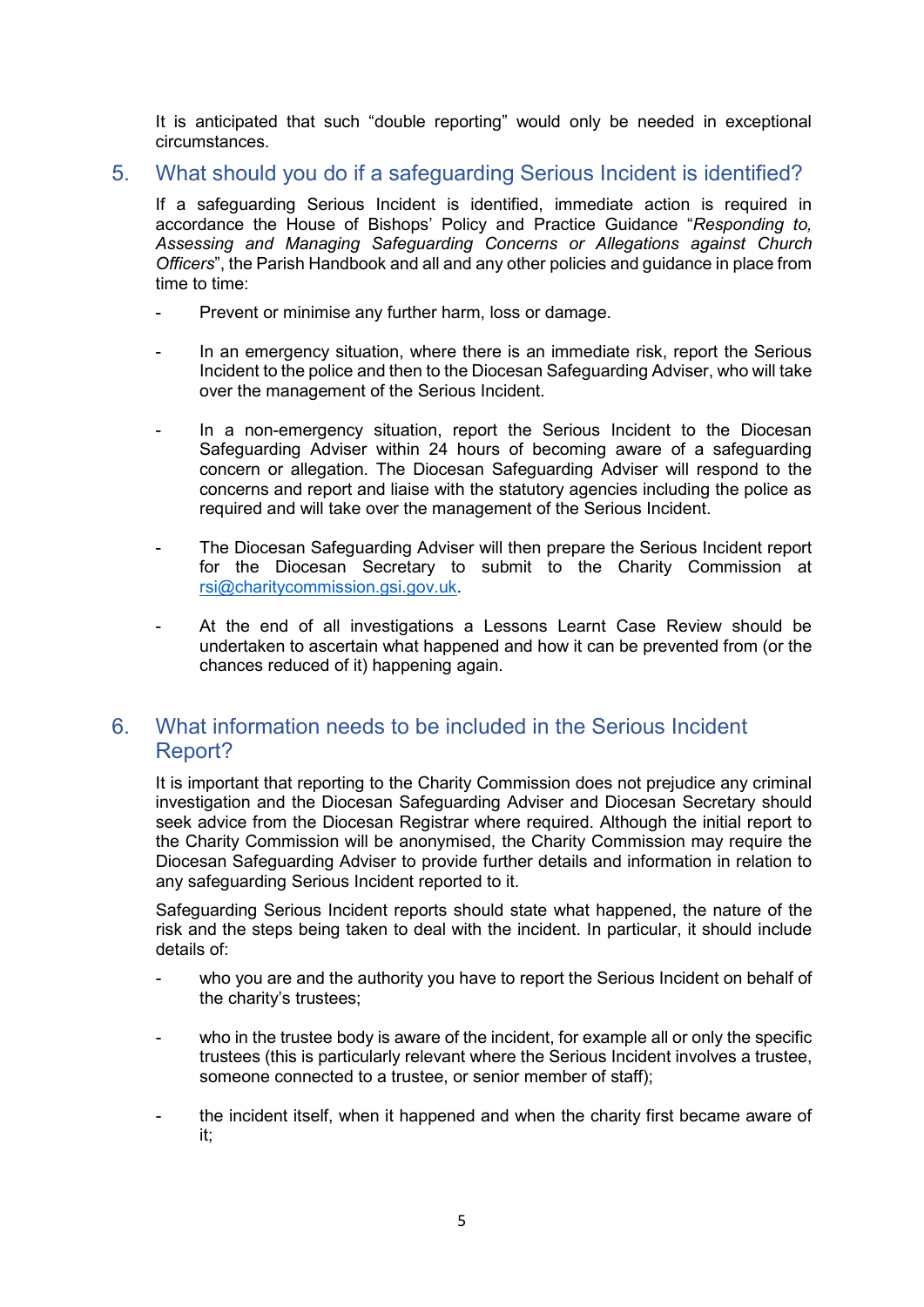- what action is being taken to deal with the incident and prevent future problems, including whether the charity's internal policies and procedures are being followed;
- whether and when it was reported to the police, the local authority and/or another regulator or statutory agency (including official reference numbers); and
- any media handling lines you may have prepared (where appropriate).

The Diocesan Secretary should be the named contact provided to the Charity Commission, should it have any follow-up queries or require further information, or should the Charity Commission consider it necessary to provide any regulatory advice or guidance to the reporting charity. Where follow-up queries are received by the Diocesan Secretary, they should seek such assistance as they may require from the relevant PCC's Safeguarding Officer, the Diocesan Safeguarding Adviser, the Diocesan Registrar, the Diocesan Bishop and/or the National Safeguarding Team (**NST**).

The Diocesan Secretary must to keep a record of all Serious Incident reports submitted, and any follow-up correspondence, together with copies of any papers that are sent to the Charity Commission. The records must be stored securely, so that they can be referred to at a later date if necessary. Where a Serious Incident report is made on behalf of a PCC, a copy of the report should also be sent to the PCC's Safeguarding Officer and stored securely.

## 7. Bulk reporting of Serious Incidents

The Charity Commission acknowledges that there is a higher likelihood of safeguarding allegations being made and incidents occurring in certain types of charities, including those which have regular contact with the public and vulnerable beneficiaries. The Charity Commission has agreed that DBFs and PCCs may submit Serious Incident Reports to it by way of periodic bulk reports, rather than reporting each incident separately, provided that particularly serious or significant incidents, and/or those likely to attract media attention, are reported immediately.

The Charity Commission has agreed that Diocesan Secretary should prepare bulk reports every six months for the DBF and also for each PCC in the Diocese, when required, using the agreed NCI templates and in accordance with additional NCI guidance on submitting Serious Incident reports to the Charity Commission<sup>[4](#page-5-0)</sup>. The bulk reports will need to indicate clearly to the Charity Commission which charity each Serious Incident report is being filed on behalf of. The bulk reports should be submitted to the Charity Commission by the Diocesan Secretary.

## 8. Informing the NST of safeguarding Serious Incidents

The Diocesan Secretary must send the NST<sup>[5](#page-5-1)</sup> a copy of each Serious Incident report which has been individually filed with the Charity Commission, on the basis that it is particularly serious or significant or is likely to attract media attention. The Diocesan Secretary must also send the NST a copy of each of the six-monthly bulk Serious Incident reports filed with the Charity Commission.

Providing the NST with this information will enable it to take a "Whole Church" approach by creating a national picture of safeguarding Serious Incidents. The NST will then be able to consider whether the House of Bishops' Guidance, and any other policies and

**.** 

<sup>&</sup>lt;sup>4</sup> [Practical guidance with templates.](https://www.parishresources.org.uk/wp-content/uploads/SIR-Safeguarding-Practical-Guidance-FINAL-1-Jan-2019.pdf)

<span id="page-5-1"></span><span id="page-5-0"></span><sup>5</sup> at [rsi.nst@churchofengland.org](mailto:rsi.nst@churchofengland.org)